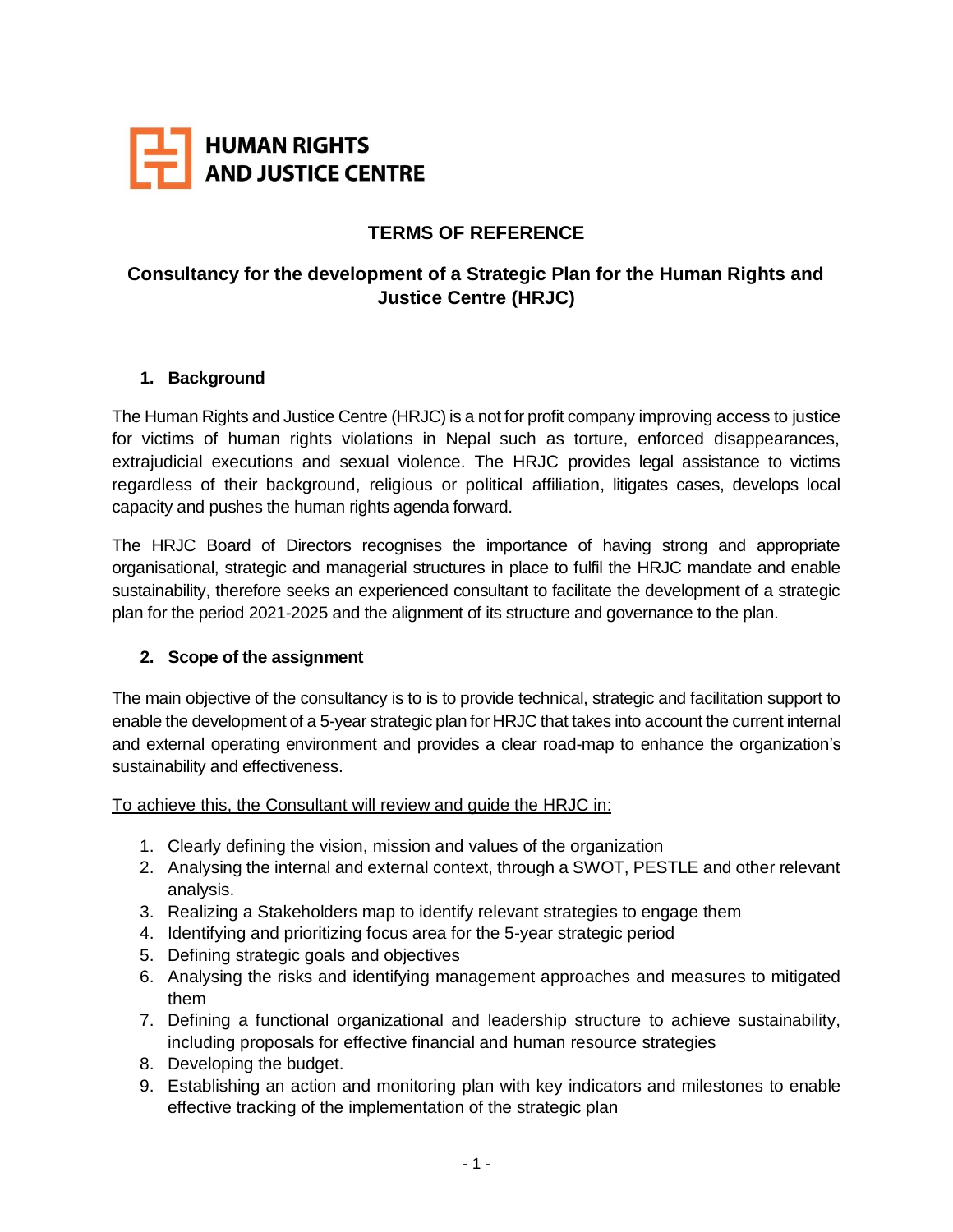The use of participatory processes is expected. Critical reflection by Board members, personnel and stakeholders is integral to this strategic planning initiative. As such, the Consultant will be expected to provide for active and meaningful engagement of HRJC board members and personnel, representative of like-minded Nepalese organizations and other stakeholders trough the preparation and facilitation of a two-day strategic planning workshop, interviews with key informants and facilitated discussion (using web-based technologies and/or teleconferencing when needed).

The tasks and responsibilities of the Consultant will include but will not be limited to:

- Develop an analysis framework and work plan to guide the process.
- Attend an Inception Meeting with the HRJC Strategic Planning Team to: (1) discuss the scope of the Terms of Reference and deliverables to be produced and (2) discuss and finalize the work-plan and the proposed consultation schedule.
- Review of relevant organizational documents and key project and program documents, strategic plans of key partners, donor organizations, and related domestic and international reports.
- Conduct individual interviews and consultations with key informants and HRJC team and members.
- Design and prepare participatory methodologies and activities emphasizing discussion and focusing on building upon the organisation's existing strengths.
- Facilitate a 2-days Strategic Planning workshop (workshop must be participatory and must be designed to provoke critical review and thinking amongst the participants).
- Analyse the situational context, through a SWOT, PESTLE, stakeholders analysis and mapping and other relevant tools.
- Facilitate the identification and assessment of significant risks which may affect HRJC's organisational performance today and in the future and propose mitigation measures.
- Through a consultative process and application of an appropriate tool of analysis, identify focus areas and develop strategic objectives and key result areas for the same
- Review the institutional capacity, organizational set-up, financial and administrative systems against the HRJC mandate and the identified strategic objectives and key result areas and make recommendations.
- Develop a strategy for achieving the strategic objectives and key results.
- Translate the strategy in action plans, budget and monitoring plan for the period.
- Hold stakeholder meeting(s) to validate the draft strategic plan and integrate feedbacks.
- Finalize the strategic plan and its annexes and submit it to HRJC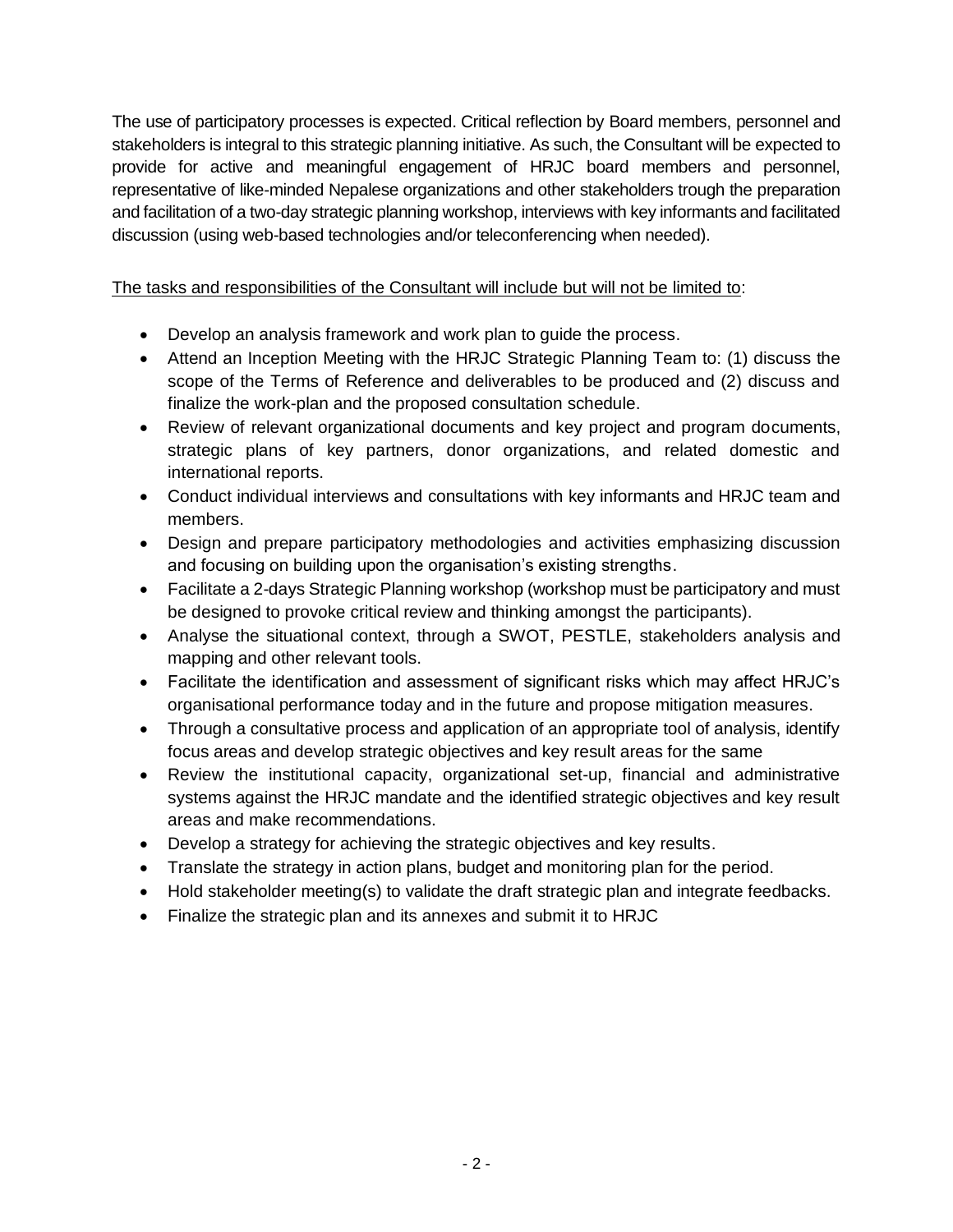### **3. Key deliverables**

- I. **An inception report** detailing the methodology the tools and the workplan associated with the assignment, including the list of persons to interview, a description of the workshop and any other activity envisaged. The timeframe and due dates for delivery shall be agreed upon between the Consultant and the HRJC Planning Committee, the members of which would be communicated to the selected consultant.
- II. **A two-day strategic planning workshop** for the HRJC Staff, Board and selected stakeholders
- III. **The HRJC strategic plan for the period 2021-2025 and its annexes**, comprising an operational plan and budget
- IV. **A consultancy report** on the process including stakeholder consultations, the highlights of the strategic planning workshop and its evaluation.

*All documents will have to be drafted in English and delivered in digital and physical copies.*

### **4. Duration**

This assignment is due to be fully completed by the end of December 2020.

It is anticipated the work will involve a maximum of 25 consultant-days. The days include time for doucments preparation and reporting.

### **5. Institutional arrangements**

The Consultant will report to HRJC Strategic Planning Team. The Strategic Planning team will provide all necessary background documents and will support the Consultant in organising meetings and activities

### **6. Required expertise**

### Academic qualifications

A post graduate qualification in a relevant field

## **Experience**

- Proven experience of having undertaken similar assignments
- Proven experience and track record of strategy development for non-profit organizations
- Proven experience using participatory approaches and facilitation techniques

### Skills and competencies

- In-dept understanding of Organization Management and Strategic planning
- Strong analytical skills and ability to synthesize relevant information
- Excellent interpersonal skills and ability to negotiate shared positions
- Competence in organizational development
- High level editing skills in English
- Knowledge and understanding of the human rights sector in Nepal